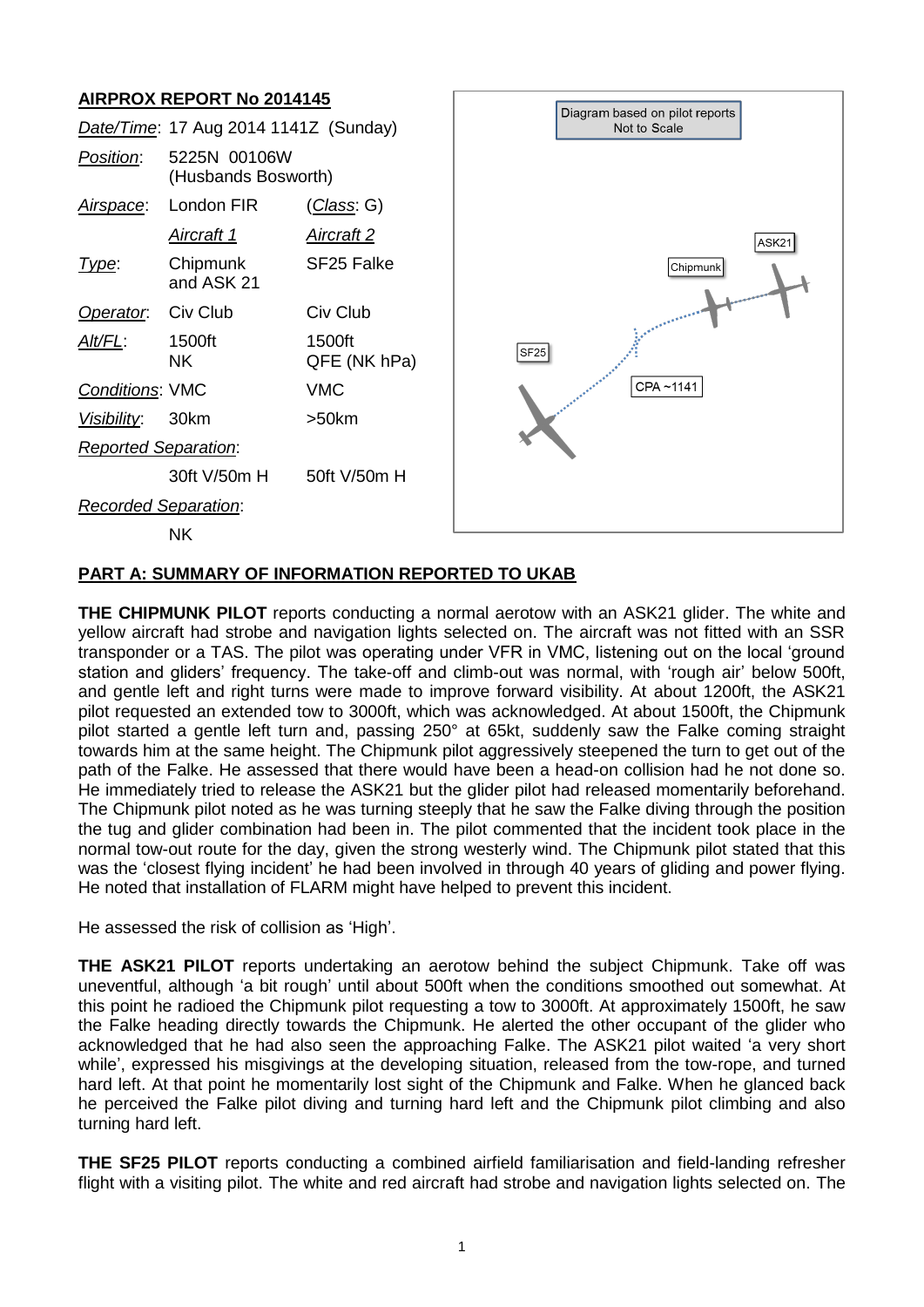SSR transponder was selected off. The aircraft was fitted with  $FLARM<sup>1</sup>$ , which was selected on. The pilot was operating under VFR in VMC, listening out on the 'local airfield frequency' [the same frequency as the Chipmunk pilot]. The crew had already looked at landmarks and discussed field options to the west and south of the airfield. They started to progress back towards the north of the airfield and had just finished looking at further field options. Climbing back up towards 1800ft (QFE), and transiting in straight flight at around 60kts on a track of around 030°, they had just discussed the importance of a good lookout given the area they were in when the tug-and-glider combination appeared from behind the compass area of the canopy, growing rapidly and moving to the right. The non-flying pilot's view of the Chipmunk was of the underside of the aircraft so he immediately pushed hard forward on the control column so as to pass below the combination. He believed that both he and the handling pilot saw the combination at the same time and both simultaneously pushed together. A brief time after he started to push he saw the glider release from the tow as the Chipmunk pilot started to bank tightly to the left. The Chipmunk passed to the right and above at about 150-200ft closest distance.

He assessed the risk of collision as 'High'.

### **Factual Background**

The weather at Coventry was recorded as follows:

METAR EGBE 171150Z 27018G29KT 250V320 9999 FEW024 SCT039 19/08 Q1007

#### **Analysis and Investigation**

#### **UKAB Secretariat**

The incident could not be observed on local area radar recordings, the diagram therefore reflects the geometry as related by those involved. All the pilots shared an equal responsibility for collision avoidance and not to fly into such proximity as to create a danger of collision<sup>2</sup>. If the incident geometry is considered as converging then the Falke pilot was required to give way to the tug/glider combination<sup>3</sup>. If the incident geometry is considered as head-on then the pilots were required to turn to the right $4$ , notwithstanding the requirement to avoid collision.

#### **Summary**

An Airprox was reported when a Chipmunk and ASK21 tug/glider combination and a SF25 Falke flew into proximity at about 1141 on Sunday 17<sup>th</sup> August 2014. All pilots were operating under VFR in VMC, listening out on the local airfield ground frequency and not in receipt of an Air Traffic Service.

#### **PART B: SUMMARY OF THE BOARD'S DISCUSSIONS**

Information available consisted of reports from the pilots of all 3 aircraft and radar photographs/video recordings.

Although the incident geometry did not appear on radar recordings, Board members agreed that the pilots involved had painted a vivid picture of the incident. The Chipmunk and glider combination were using the 'normal tow-out route' for the strong westerly wind, the location of which members felt the SF25 pilot should have been aware of given that he was flying from the same location. Gliding members of the Board felt that the SF25 pilot would have been better served by avoiding the tow-out route, for instance by remaining sufficiently east of the airfield, and that both he and the tug pilot could have easily communicated their intentions and location via RT. It was also noted that the strong westerly wind would result in a steeper into-wind angle of climb for the Chipmunk/glider

 1 Flight Alarm, a Traffic Alerting System. http://www.flarm.com/product/index\_en.html

<sup>2</sup> Rules of the Air 2007 (as amended), Rule 8 (Avoiding aerial collisions).

 $3$  ibid., Rule 9 (Converging).

<sup>&</sup>lt;sup>4</sup> ibid., Rule 10 (Approaching head-on).